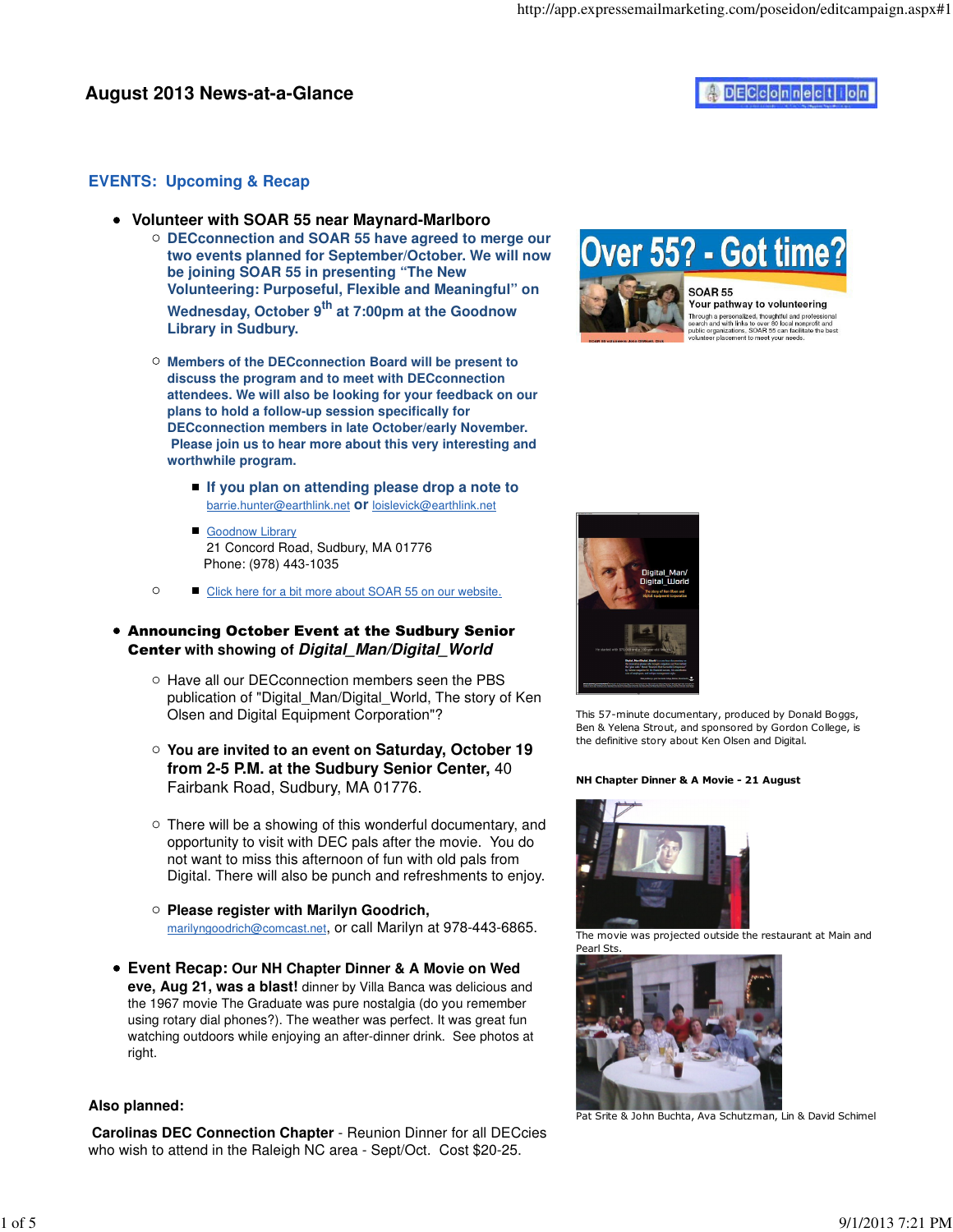Contact Zul Abbany, at email zabbany@nc.rr.com with interest for this event, or to be on his mailing list.

**SW Florida Chapter Meeting postponed** until snowbird season in Naples FL. All DECcies welcome. Contact Sally Hering, at email: sahering@msn.com Click here for information.

**Reunion With Your Peers -** click here for information about running your own reunion locally with DEC Connection support.



Jim O'Reilly, Bill & Margaret Stashluk, Doris & Bob Moore

# **DEC Connection Member News**

Welcome to our new members **Jim Chamberlain, Carol Irvin Mitchell, and Norma Oakes.**

#### **Membership Renewal Procedure:**

Best method to renew: Click this link to see if your membership is current in our Member Service Center and pay online with a credit card. If you have paid dues since 2010 you will be there - use the email address we have on file for you - no leading or trailing spaces and it should work - email webmaster@decconnection.org for help.

- You can also join us (or renew) at www.decconnection.org/join.htm
- You can also send a check to The DEC Connection, c/o Bob Moore, 28 Fernglade Rd., Burlington MA 01803. \$10 for 1 year, \$25 for 3 years.
- If you prefer to use your PayPal account directly (not via our website), use our payment address: registrations@decconnection.org - please do NOT use any of the Board members' personal email addresses.

**Staying on our email list:** Our newsletter contact manager removes names if the recipient mail server sends a rejection notice. If you notice you haven't received DEC Connection's News-at-a-Glance in a while, or changed your address, sign up again for our free e-news at: www.decconnection.org/mail.htm

## **DEC Connection Member NewsBytes**: send yours to:

webmaster@decconnection.org. See our new NewsByte archive page.

**• Ray Humphrey,** who travels worldwide consulting on corporate and government security recently sent in this photo. He's president of the International Security Management Association. He kept our corporate security tight and runs a tight meeting too! rayhumphrey@earthlink.net



**Marge Paul writes:** Worked at DEC 1965 to May 1992. Four digit badge number. Met many wonderful people in those years. Am still meeting people who worked at DEC and all speak glowingly of their time there. Many of us have done volunteer work since leaving Digital. I've just concluded 20 years of volunteering at Emerson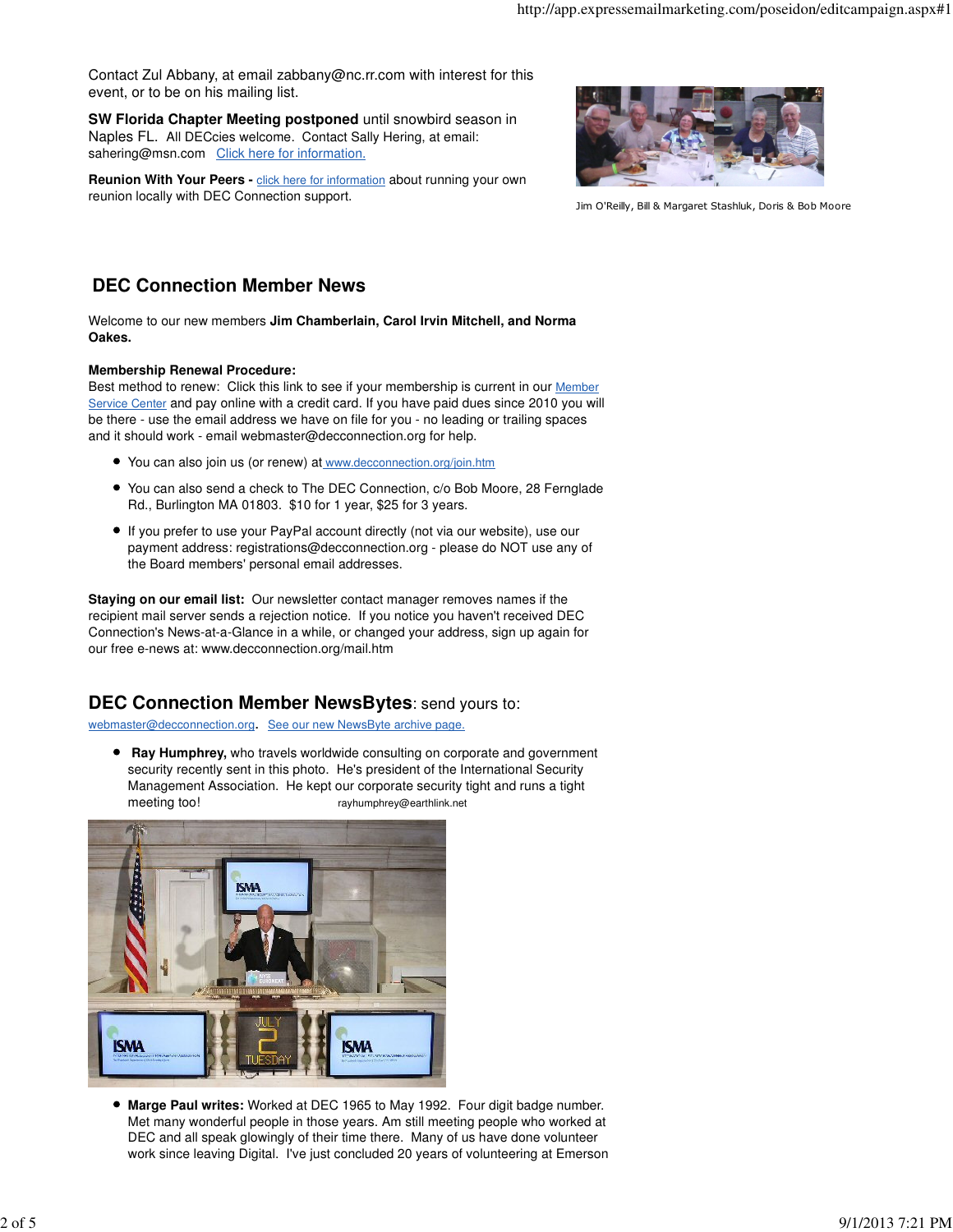Hospital in Concord, MA. I love to read the DEC Connection. What a great way to keep Informed about the people you once worked with. Mpaullibra@verizon.net

#### **News from Digital DOWN UNDER - DEC Australia** - by Barrie Hunter

The ex-Digital community is alive and well "downunder."

In Sydney, Max Burnet (mburnet@bigpond.net.au) hosts a "computer old timers" lunch early in November each year and has just announced details of the 2013 event.

Dear Computer Old-timer,

This has been sent to you as a computer old-timer, who has attended our famous annual Sydney lunch in the past. This is an early advice so you can make a diary note and perhaps combine it with other business in Sydney.

**The 20th annual Computer Old-timers lunch will be held at noon on Friday 15th November 2013.**

Yes, all golden-oldies are invited to gather at The Little Snail Restaurant, 50 Murray Street, Pyrmont, NSW. .

If you used punched cards or paper tape in your career, you qualify. And if you used 8" floppies you qualify too!!

Les Hayman, our guest speaker, was hired into DEC Australia by Max Burnet almost 40 years ago. Over his career Les worked for DEC, Xerox, Data General, Wang, Sun and SAP. Every time he managed to join each company during its most prominent growth phase. As a result, he now lives in a Chateau in the Bordeaux region of France. He is a prominent speaker on the management of I.T. in Europe.

Once again you can enjoy a wallow in nostalgia, a welcoming drink and a splendid 3 course meal for just \$60. Cash bar available during lunch.

For more information or to confirm your attendance please send email to mburnet@bigpond.net.au

Mick Duncan (mduncan3@bigpond.net.au) hosts an ex-Deccies lunch in Sydney each Thanksgiving Day. The genesis for Mick's event is:

"I was having lunch with a few friends on the last day at Digital and suggested that we get together once a year to keep in contact. This developed into a full blown annual reunion, which became known as the "Divorced Digits Reunion". Not that we needed to be divorced, only that we had separated from Digital. We then expanded it to include all current Digital/HP employees.

It is held on Thanksgiving Day (fourth Thursday in November) every year at the Oaks Hotel, Neutral Bay, in Sydney. No bookings required - just turn up on the day (possibly something poetic about having the reunion on Thanksgiving Day, as I have never met anyone who ever regretted working for Digital.)

Pat Molloy is always threatening to get over from Florida for the next reunion – a bit of publicity in the Decconnection Newsletter may help entice others to make the journey."

Alan Williamson (alan.williamson@senetas.com) hosts an ex-Deccies lunch in Melbourne at times. Contact Alan for more information.

And if you plan on visiting Australia or New Zealand, and or just want to get in touch with an ex-Deccie the best person to contact is Max Burnet. He has a mailing list for about 330 people and is always prepared to attempt to locate others.